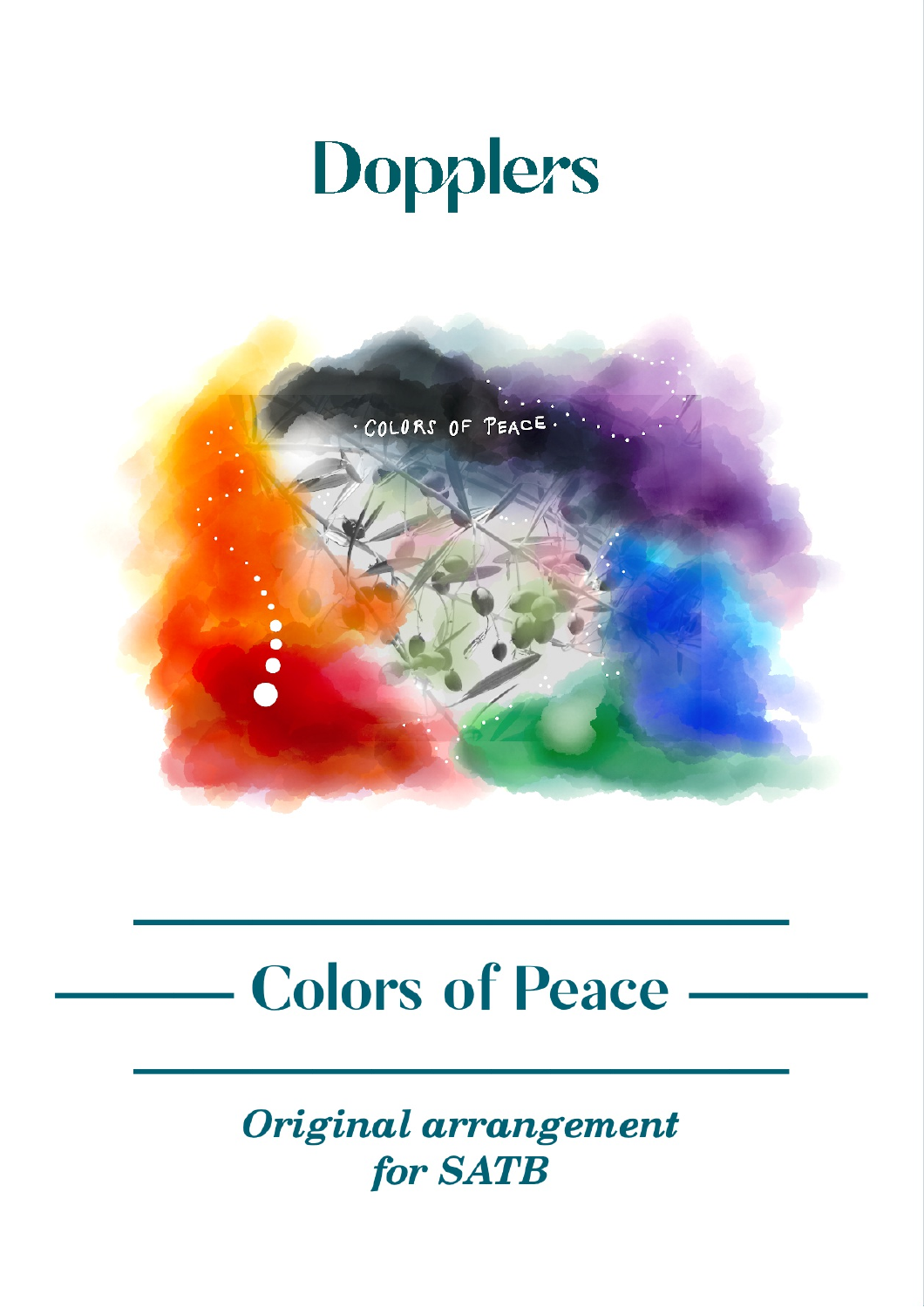## Colors of Peace

*Arranged for SATB*

**Dopplers** 

Music and lyrics: **Astrid Vang-Pedersen**



*Colors of Peace* © *2020 Dopplers www.dopplers.dk*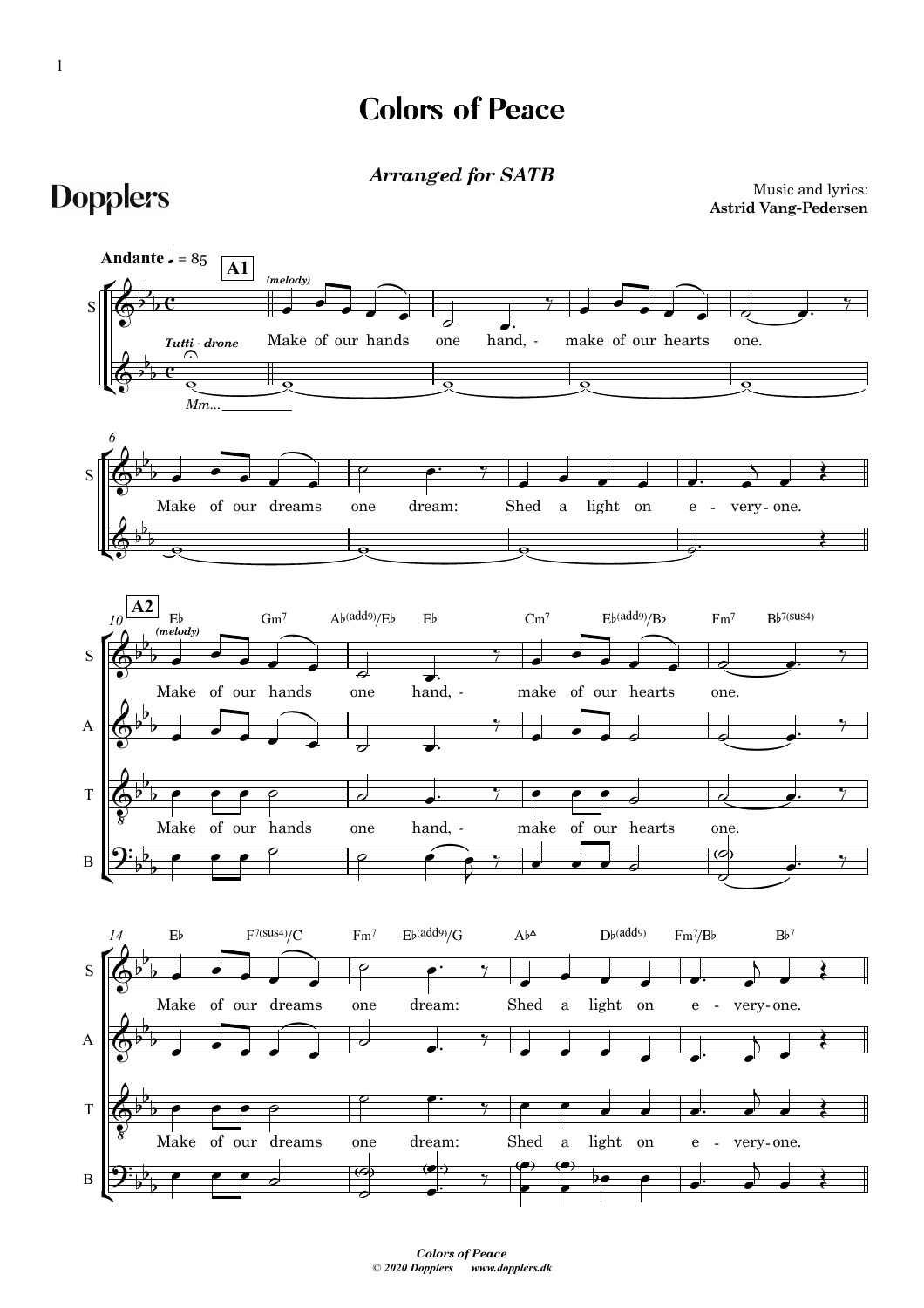

*Colors of Peace* © *2020 Dopplers www.dopplers.dk*